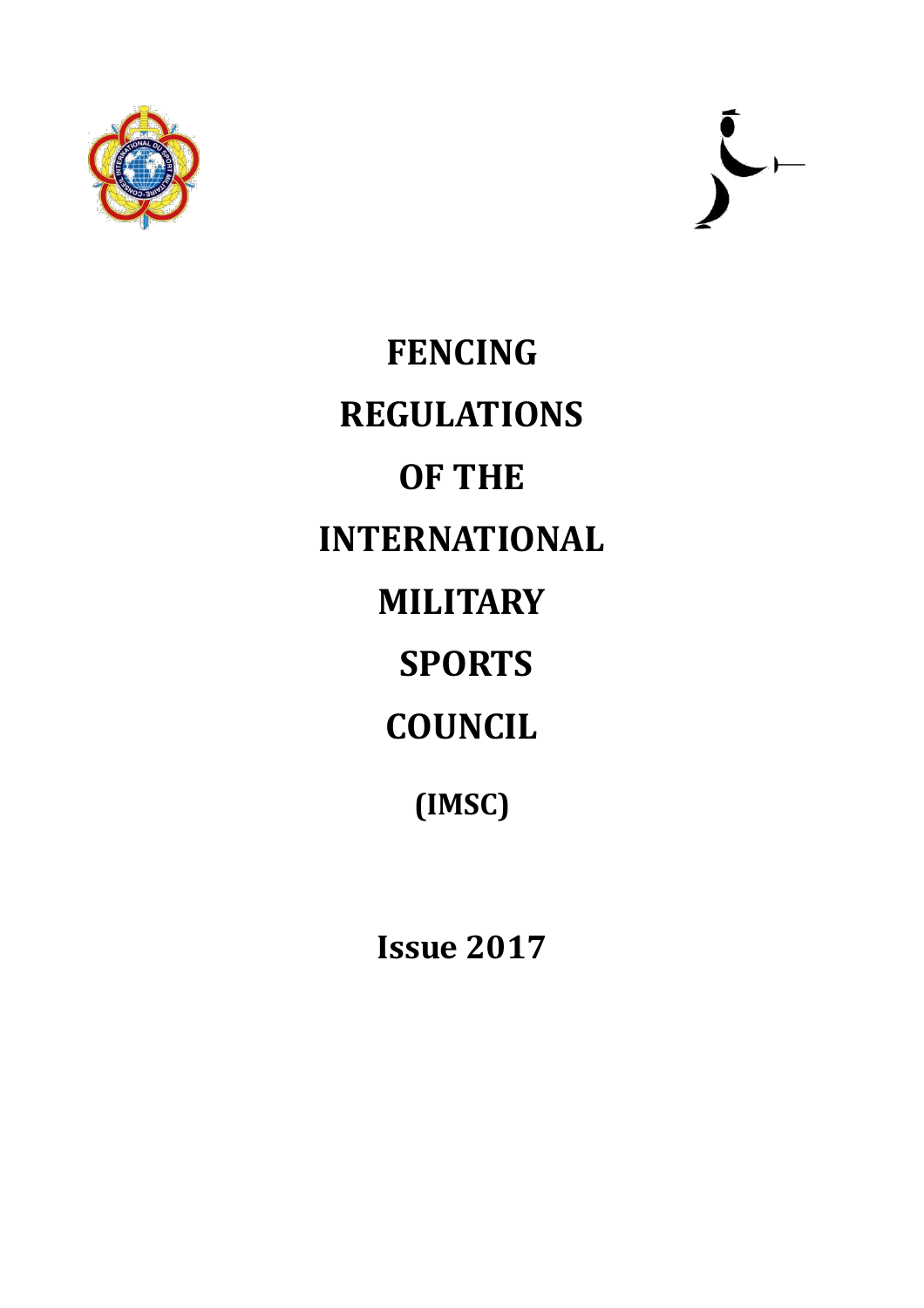**Issue 2017**

 $\sum$ 



# **Contents**

|                                                                                                                                                                                                                             | Page           |                                                     |
|-----------------------------------------------------------------------------------------------------------------------------------------------------------------------------------------------------------------------------|----------------|-----------------------------------------------------|
| <b>INTRODUCTION</b>                                                                                                                                                                                                         | 1              |                                                     |
| 1. NAME                                                                                                                                                                                                                     | 2              |                                                     |
| <b>2. ORGANIZING COUNTRY</b>                                                                                                                                                                                                | $\mathbf{2}$   |                                                     |
| <b>3. REGULATIONS</b>                                                                                                                                                                                                       | $\mathbf{2}$   |                                                     |
| <b>4. MISSIONS</b>                                                                                                                                                                                                          | $\mathbf{2}$   |                                                     |
| 5. FENCING PROGRAMME AND COMPETITION SCHEDULE                                                                                                                                                                               | 3              |                                                     |
| <b>6. TRIALS</b>                                                                                                                                                                                                            | 3              |                                                     |
| 7. CLASSIFICATIONS, TITLES, MEDALS, TROPHIES AND AWARDS<br>a. Classifications<br>b. Titles and Medals<br>c. Trophies<br>d. Awards                                                                                           | 3              | 3<br>3<br>4<br>4                                    |
| <b>8. AWARD CEREMONY</b>                                                                                                                                                                                                    | 4              |                                                     |
| 9. AUTHORITIES<br>a. Competent Authorities<br>b. Referees<br>c. Technical Board of the Championship<br>d. Technical Jury<br>e. Jury of Appeals                                                                              | 4              | 4<br>4<br>5<br>5<br>5                               |
| <b>10. CLAIMS AND APPEALS</b>                                                                                                                                                                                               | 5              |                                                     |
| <b>11. CHAMPIONSHIP ORGANIZATION</b><br>a. Several Issues<br>b. Safety<br>c. Facilities and Material provided by the Organizing Country                                                                                     | 6              | 6<br>6<br>6                                         |
| <b>12. REGIME OF TRIALS</b><br>a. Organizing Principles<br>b. Trials Timetable<br>c. Identification of Competitors<br>d. Meeting<br>e. Matches<br>f. Accident - Withdrawal<br>g. Expulsion and Suspension<br>h. Scoring     | $\overline{7}$ | 7<br>$\overline{7}$<br>8<br>8<br>9<br>9<br>10<br>10 |
| <b>13. CLASSIFICATION</b><br>a. Classification per Country per Weapon<br>b. Individual Classification per Weapon<br>c. Fencing Teams from Guest Countries<br>d. Competitions per Country<br>e. Fencing Fair-Play Cup/Trophy | 10             | 10<br>11<br>11<br>11<br>12                          |
| <b>14. ANTI-DOPING CONTROL</b>                                                                                                                                                                                              | 13             |                                                     |
| <b>15. DISCIPLINARY OFFENCES AND SANCTIONS</b>                                                                                                                                                                              | 13             |                                                     |
| <b>16. FENCING ANNUAL REPORT OF THE TECHNICAL BOARD</b>                                                                                                                                                                     | 13             |                                                     |

**ANNEXES**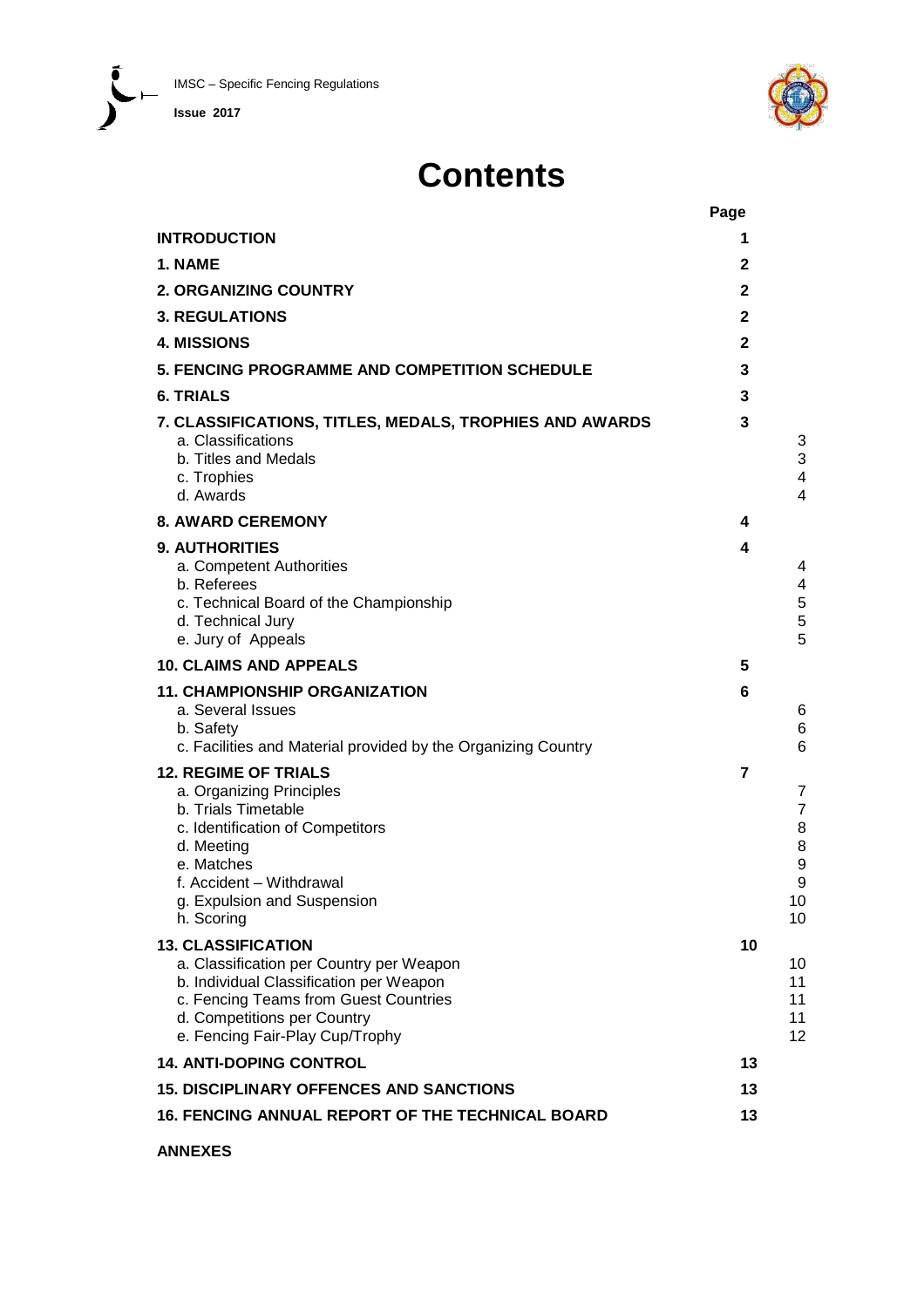IMSC – Specific Fencing Regulations **Issue 2017**



## **INTRODUCTION**

There is no other sport so deeply rooted in the past as Fencing. On the one hand, fencing represented a tournament in many ways. On the other hand, it represented a major historical significance, a war craft that had been practised throughout centuries, and which was decisive for victory or defeat affecting the destiny of many populations. The origin of firearms meant the disappearance of fencing from the batllefield. However, fencing survived in the armed forces as honorific distinctions, and as light weapons used by aristocracy and the middle-class throughout the 17th and 18th centuries. They were used often in dueling, a common practice particularly during the Thirty-Years´War.

It is a great pleasure to consider Fencing as part of the IMSC programme. However, it should be noted that this kind of fencing is not exactly the same kind as the one that was practised in a modern triathlon or pentathlon, where fencing swords one-touch clash is performed. IMSC Fencing Championships consist of five touches for the three weapons: foil, épée and sabre. As regards duels, one-touch épée duels are based on the principle that establishes that a fencer can be put out of the match after only one attempt. Taking this into account, it is necessary to adopt an appropriate behaviour, such as the waiting tactic that is used to expect the right moment to conclude with a decisive action. It is worth mentioning that fencing does not admit risks, as in a duel a lost score can never be recovered. Basically, it is all about *safety first*.

This is very different from the kind of fencing for a five-touch bout, when the opponent can be forced to take risks. Several tactics can be employed during a duel, particularly after a defensive action, when the opponent can take the risk of gaining touch and taking advantage. Fencing for five-touch bouts is characterised by passionate duels. There are three factors which determine and characterise each fencing match: the technique that has been learnt, the tactic that has been employed - which is an essencial element – and last but not least, the physical condition. As a matter of fact, a fencer who has to sustain forty duels can only win counting on the advantage of his physical condition. Regarding technique and tactics, they must be used with certain flexibility, as if it were a game. A person who has the three conditions mentioned above is considered a perfect fencer.

As regards the different weapons, the épée is characterised by being a combat weapon for which the valid attack area is the whole body. In this case, speed and precision are determining. Conversely, the sabre and the foil are considered conventional weapons giving priority to attacks.

The regulations that have been expressed are compulsory and are intended to regulate, among other things, offensive actions and delimitation of valid ground. The use of the foil and the sabre comes from a very particular combat form, which increases the degree of difficulty for the assessment by the President of the Jury.

When fencing regulations are perfectly applied, along with an appropriate technical knowledge and an excellent physical condition, glorious battles occur, although they cannot be compared to major duels in the art of fencing.

Having incorporated both the foil and the sabre into the IMSC Fencing Championship Programme, the trials are given a distinctive and important character, upgrading the value of a victory in the classifications per country.

To such historical connotation, it should be added that even nowadays fencing weapons represent virtues like honour and bravery, which characterise the IMSC Fencing Championships.

### **This regulations concerning the World Military Fencing Championships of the IMSC shall be complied with during every other fencing competition (continental championships, regional championships, bilateral tournaments and competitions.)**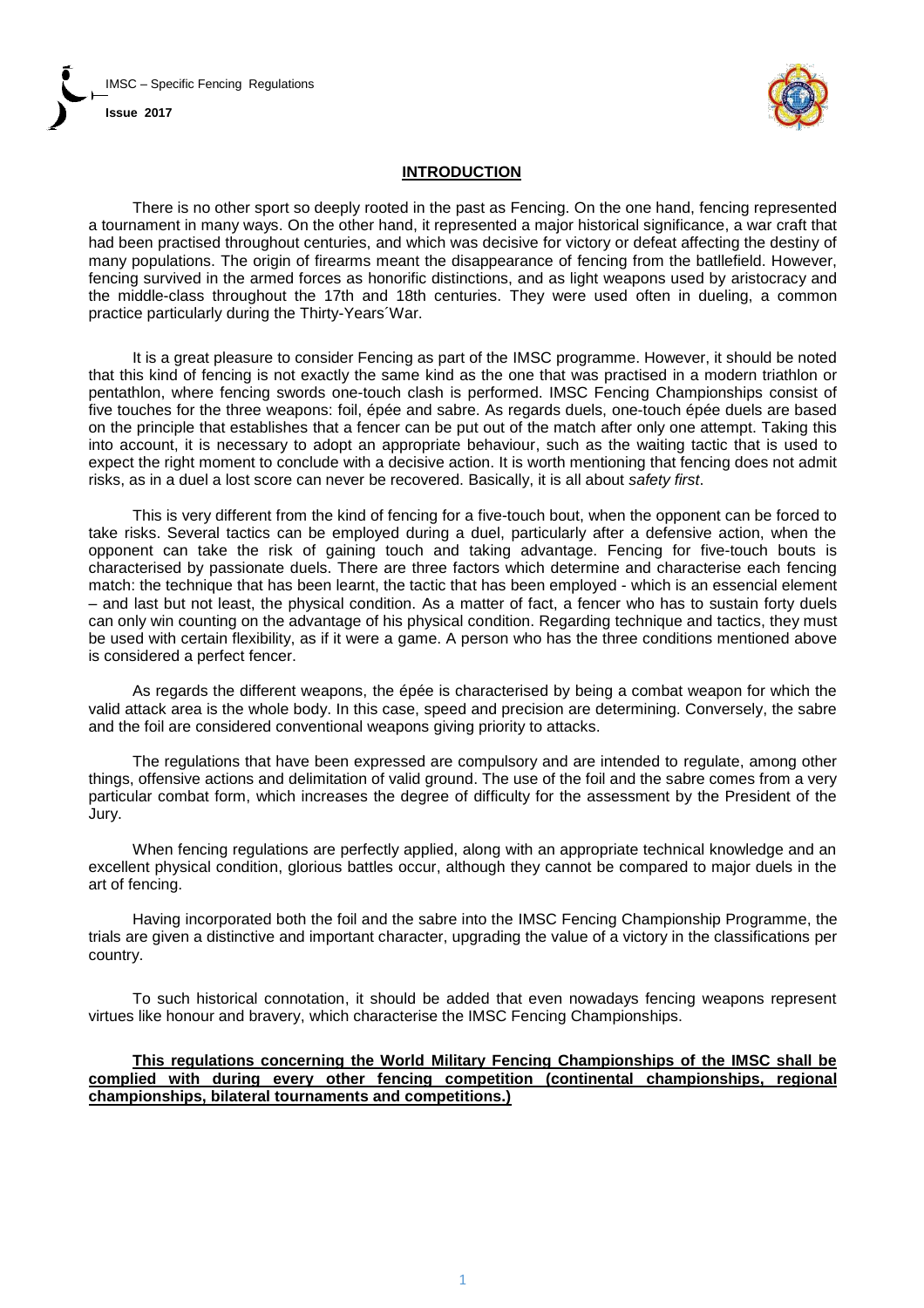



## **1. NAME**

- **a. Designation**: (name) World Military Fencing Championship of the IMSC (in English, the acronym IMSC stands for International Military Sports Council).
- **b.** World Military Fencing Championships of the IMSC are initially organized every year. They may be included as part of the Programme of Military World Games.

## **2. ORGANIZING COUNTRY**

- **a.** The organizing country is designated according to Articles 3.13 and 3.15 of the IMSC Policy Manual.
- **b.** The city, country and dates shall be informed by the Fencing Technical Committee of the IMSC to the International Fencing Federation (the acronym in French, **FIE**, is internationally used) aimed at informing and being incorporated into the international official schedule afterwards.
- **c. As far as lodging is concerned, according to Article 3.19 of the IMSC Procedures Manual, and respecting the wish of the IMSC Fencing Family (assuring the IMSC fellowship and spirit, providing the best possible support to the athletes, and opening the possibility of exchanging ideas about this sport), the host country shall provide lodging for all participants in the same place, or make sure that there is a walking distance between the different lodging locations.**

## **3. REGULATIONS**

- **a. World Military Fencing Championships of the IMSC are regulated as follows:** 
	- **(1)** Generally by the IMSC Regulations<sup>1</sup> ;
	- **(2)** Concerning the technical matters of the sport:
		- **(a)** The current specific regulations originally written in French.
		- **(b)** The regulations for trials of the International Fencing Federation (FIE), except for those aspects connected to the organization of trials and determination of classification. 2
- **b.** For every other case which is not specified in the regulations mentioned above, the authorities are entitled to determine the corresponding guidelines in the spirit of the IMSC.

## **4. MISSIONS**

 $\overline{a}$ 

## **a. Mission Composition**

The mission of a participant country shall comprise a maximum of 27 persons:

- **1** mission chief
- 1 team chief
- 3 referees (this is compulsory: one per weapon per country)
- **3** coaches (one per weapon, at the maximum, regardless of the gender)
- **1** phycisian or physical therapist
- 3 men's foil fencing team
- 3 women's foil fencing team
- 3 men's sabre fencing team
- **3** women's sabre fencing team
- 3 men´s épée fencing team
- 3 women's épée fencing team

**Total : 27 persons.**

- **b.** During the 1st Technical Meeting, the Mission Chiefs shall sign their "Consent" (Annex 8) and provide personal information of the fencers (Annex 5, name and rank correctly written in capital letters).
- **c.** In order to help the host country with the ceremony and delivery of awards, each mission shall bring its National Flag (3X2m or 2X14m) and a recording of its National Hymn (in a CD or tape).

<sup>&</sup>lt;sup>1</sup> Volume 1 [Statute], 2 [Policy Manual and 3 [Procedures]

 $2$  Excepting Chapter 5 (Individual Trials) and Chapter 6 (Trials per Team), Title  $2$  – Organization Rules – of Trials Regulations of the International Fencing Federation.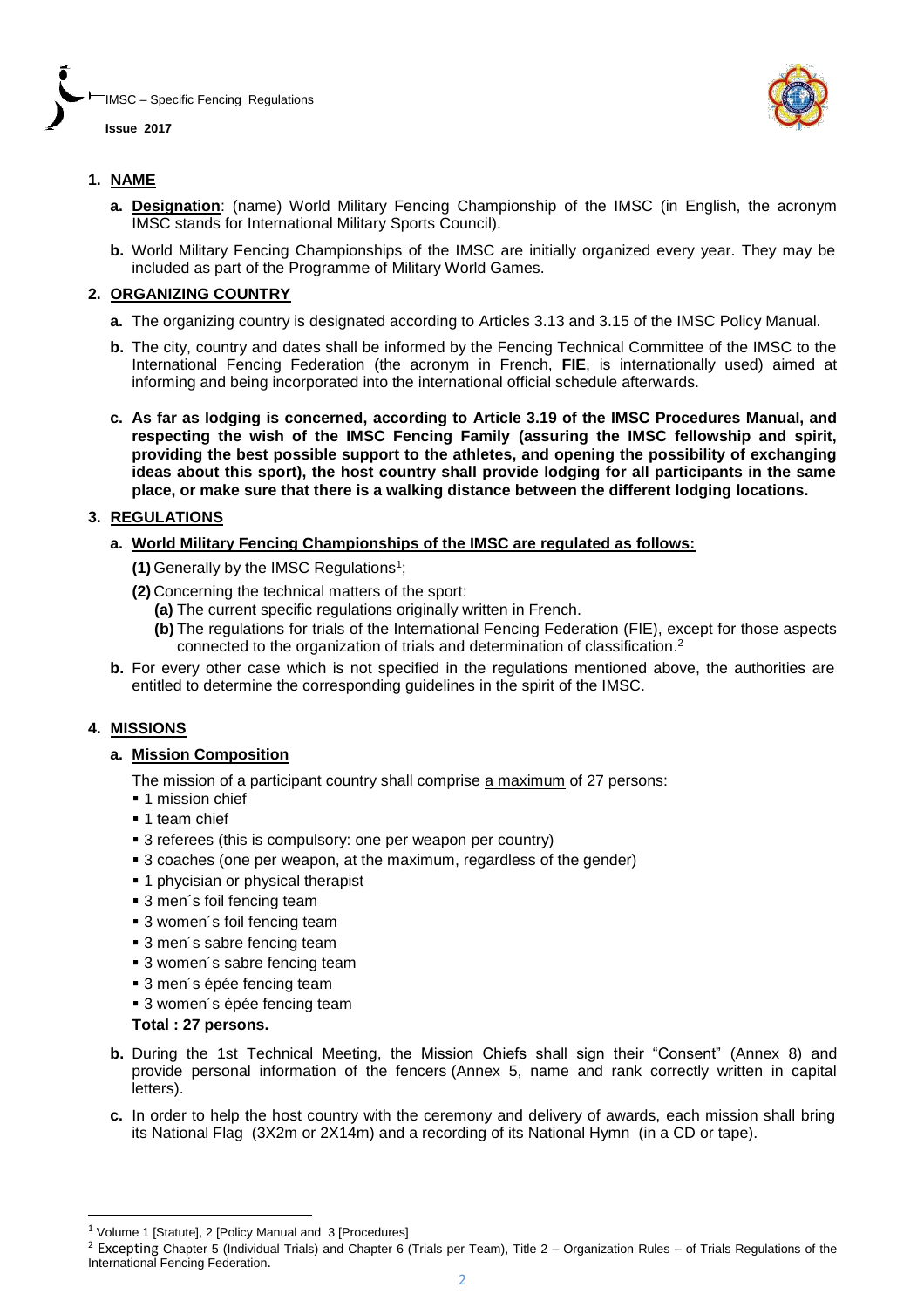



## **5. FENCING PROGRAMME AND COMPETITIONS SCHEDULE**

- **a. World Military Fencing Championships of the IMSC are strictly organized in 7 days** in the following way:
	- **(a)** Day 1 **∙** Arrival of Delegations
		- **∙** Midday: Preliminary Meeting, 1st Technical Meeting, Meeting with the Referees
	- **(b)** Day 2 **∙** Opening Ceremony (before midday)
		- **∙** Occasionally, Competition (after midday)
	- **(c)** Day 3 **∙** Competition
	- **(d)** Day 4 **∙** Competition
	- **(e)** Day 5 **∙** Competition
	- **(f)** Day 6 **∙** Competition (before midday)
		- **∙** 2nd Technical Meeting, Closing Ceremony, Official Dinner (at night)
	- **(g)** Day 7 **∙** Departure of Delegations
- **b.** If previously agreed with the host country, delegations can arrive a day before the first day.
- **c.** The order of the trials per weapon is jointly established by the President of the Technical Commission/IMSC and the Technical Director of the Championship and announced during the 1st Technical Meeting.
- **d.** The trials timetable varies according to the number of countries that are present. The timetable shall be informed through the 1st Technical Meeting and shall be confirmed on the same day prior to each trial.
- **e.** During a World Military Fencing Championship of the IMSC, a study journey or other cultural activities may be organized, taking into account that those activities shall not overlap the general timetable of the trials.

## **6. TRIALS**

## **a. World Military Fencing Championships of the IMSC are composed of:**

- **(1)** A men´s foil fencing trial;
- **(2)** A women´s foil fencing trial;
- **(3)** A men´s épée fencing trial;
- **(4)** A women´s épée fencing trial;
- **(5)** A men´s sabre fencing trial;
- **(6)** A women´s sabre fencing trial.
- **b.** Each trial shall be organized so as to allow the fencers to compete against all fencers from different countries.

## **7. CLASSIFICATIONS, TITLES, MEDALS, TROPHIES AND AWARDS**

## **a. Classifications**

- **(1)** Five classifications shall be established based on the resulting scoring:
	- **(a)** Classification per country, taking into account the scoring of the three fencers per country, even if one of them is absent;
	- **(b)** Individual Classification, including all participants of the competition, taking into account the scoring of the matches effectively disputed;
	- **(c)** Classification per country according to the weapons used by men fencers;
	- **(d)** Classification per country according to the weapons used by women fencers;
	- **(e)** Classification per country according to all weapons used in the competition.

**(2)** The regulations used to establish said classifications are included in the Article 13 of Specific Fencing Regulations.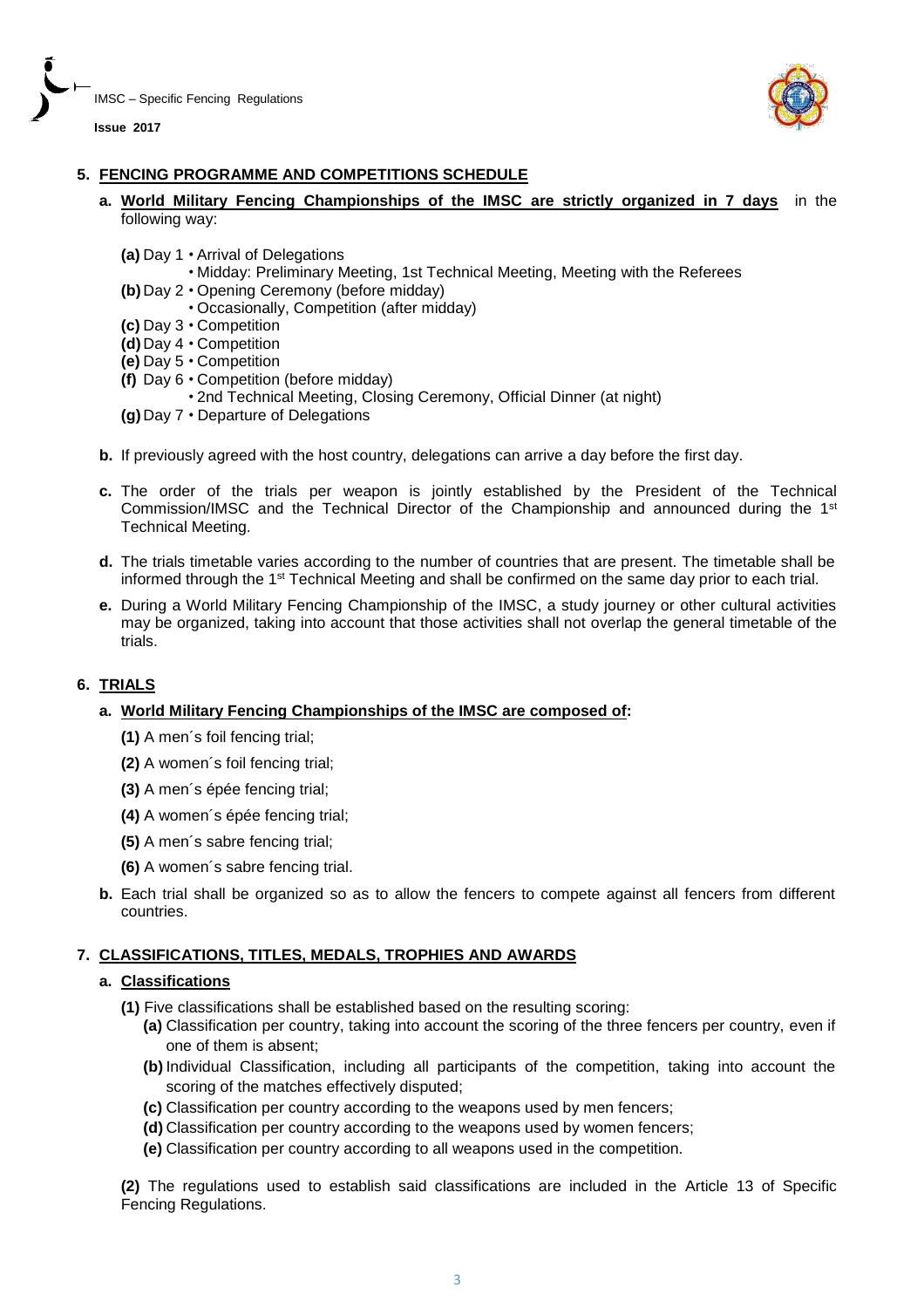



## **b. Titles and Medals**

According to Articles 3.26 and 3.27 of the Policy Manual, and the Articles 3.30 and 3.31 of the Procedures Manual (IMSC), titles and medals shall be granted: per trial, per country, and per individual fencer.

## **c. Trophies (Articles 3.32. and 3.34 of the Procedures Manual)**

- **(1)** The challenge for each country to be faced by men fencers is represented by a cup granted by the French Delegation. Said competition is resumed in every World Military Fencing Championship of the IMSC, according to Article 13.d.
- **(2)** The challenge for each country to be faced by women fencers is represented by a cup granted by the Italian Delegation. Said competition is resumed in every World Military Fencing Championship of the IMSC, according to Article 13.d.
- **(3)** The trophy for the challenge of all weapons and all fencers (women and men fencers), may be granted by the host country of each World Military Fencing Championship of the IMSC, according to Article 13.d.
- **(4)** For every World Military Fencing Championship of the IMSC, the host country shall provide a Fencing Fair-Play Cup/Trophy, which shall be granted according to Article 13.e.

## **d. Awards (Article 3.33 of the Procedures Manual)**

Different prizes may be granted to competitors as decided by the host country.

## **8. AWARD CEREMONY**

- **a.** For the Opening and Closing Ceremonies, and also for the Official Dinner, it is compulsory to wear uniform.
- **b.** For the delivery of awards, all athletes shall wear their military uniform or their national sports clothing (complete national sports clothing including sports shoes).
- **c.** The delivery of medals per weapon, per country, and per individual fencer may be celebrated at the end of each trial, during a special dinner, or during the Closing Ceremony.
- **d.** The delivery of trophies, particularly "Challenges des Nations" and Fencing Fair-Play Cup/Trophies, shall be performed during the Closing Ceremony or the Official Dinner (Article 3.35, Procedures Manual).

## **9. AUTHORITIES**

## **a. The Competent Authorities of the Championships are the following:**

- **(1)** The National Authority presiding the championships (Article 3.8. Procedures Manual);
- **(2)** The Official Representative of the IMSC (Article 2.15 and 2.16, Policy Manual), the President of the Jury of Appeals (Article 3.13, Procedures Manual), and the President of the Anti-doping Commission<sup>3</sup> ;
- **(3)** The President of the Technical Committee/ IMSC (Article 2.19, Procedures Manual);
- **(4)** The President of the Organizing Committee (Article 3.10, Procedures Manual);
- **(5)** The President of the Technical Jury, a member of the Technical Committee/IMSC (Article 3.12, Procedures Manual);
- **(6)** The Technical Director of the Championship (Article 9.c);
- **(7)** The Referees (Article 9.b).

## **b. Referees**

 $\overline{a}$ 

- **(1)** It is compulsory that every participating country shall bring its own referees to the competition to assess each weapon in which the country is participating (one referee per weapon for men or women fencers.)<sup>4</sup>
- **(2)** The referees shall preferably have a Referee License granted by the International Fencing Federation (A or B). In case they do not have said license, they shall at least be licensed referees authorized by the corresponding national federation.
- **(3)** Those countries which, for any reason, cannot bring their referees, shall inform their case to the host country at the moment of their registration<sup>5</sup>. The host country is athorized to reject the registration of IMSC – Specific Fencing Regulations

<sup>5</sup> It is compulsory for those countries in the situation that was specified. Said countries shall put in the form "WITHOUT REFEREE" in the box corresponding to referees that the country cannot provide (see "NUMBER OF PARTICIPATING REFEREES" in Annex 2).

<sup>&</sup>lt;sup>3</sup> See Policy Manual, Chapter IV, Article 4.5., and Procedures, Annex 4

<sup>4</sup> 3 Maximum number of referees: one for foil fencers, one for épée fencers, and one for sabre fencers.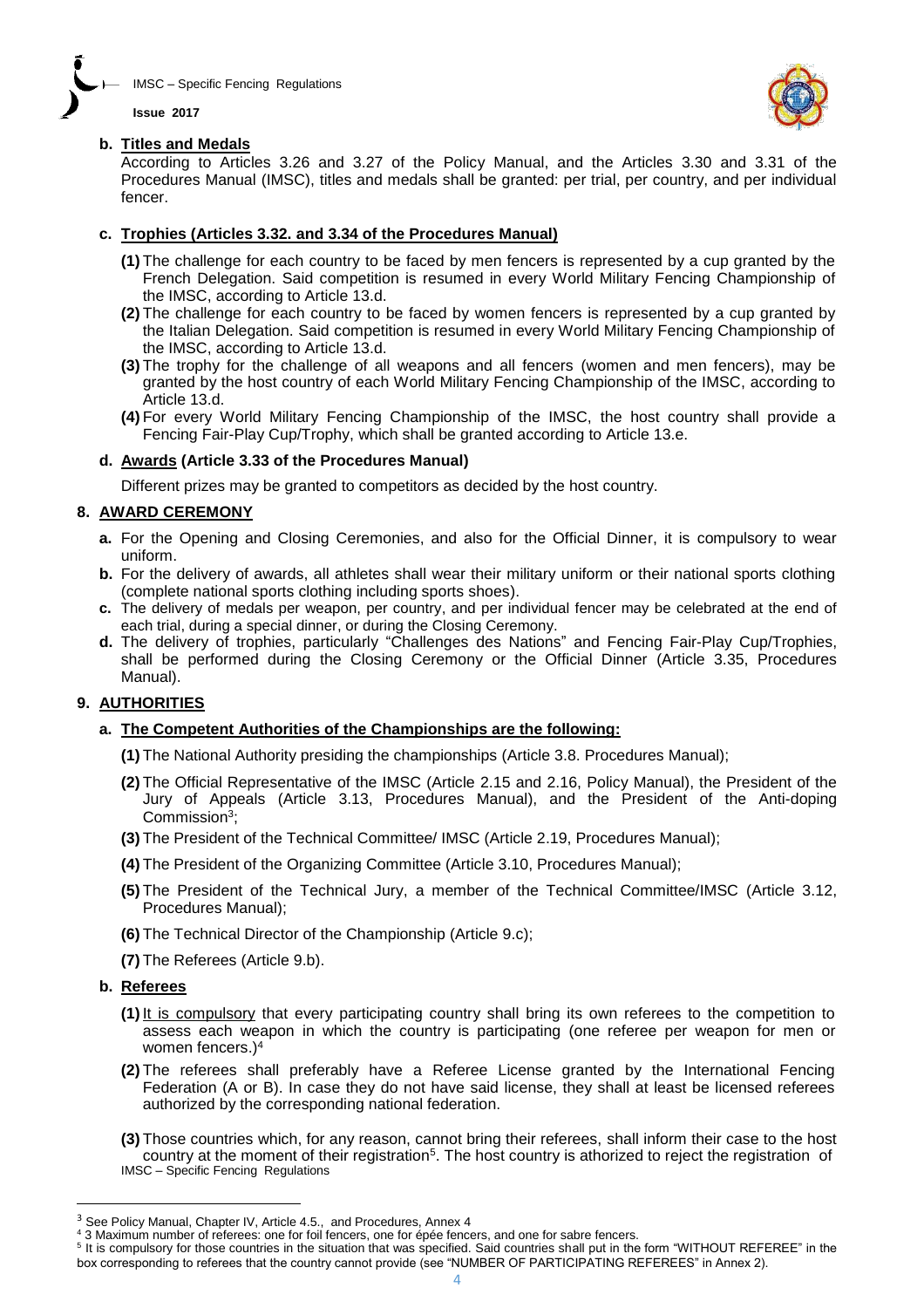



a country, or assign the necessary referees for the championship according to Article 3. Procedures Manual.

- **(4)** Those countries which do not comply with what was established in a) and b) shall not participate in the trials for which they do not have a referee. Said situation shall be informed in a joint report of the Championship.
- **(5)** The role and responsibilities of the referees are the same as the ones established in the Trials Regulations of the International Fencing Federation. 6
- **(6)** After the 1st Technical Meeting, the person who is responsable of the referees organization and the President of the Technical Jury shall have a meeting with all referees aimed at clarifying every aspect of the competition, emphasizing the differences between the International Fencing Federation and the IMSC trials.
- **(7)** The referees that have been registered for the participating countries are designated by the Technical Director of the Meeting Board and Matches, or by his delegates, in close cooperation with the President of the Technical Jury.
- **(8)** Acording to Article 11.b (2), after calling the judges and athletes prior to a trial or section, the Presidents of the Jury previously mentioned shall be summoned by the Technical Director of the Championship, his delegates and the President of the Technical Jury.
- **(9)** Military referees shall present themselves in the fencing strip wearing uniform. Civil referees shall present themselves wearing the appropriate clothing (jacket, tie and shoes). The Technical Director of the Championship and the Official Representative of the IMSC may authorize clothing changes (e.g. the use of summer clothing).

## **c. Fencing Technical Board of the Championship:**

**(1)** It shall have authority over all fencers participating or attending the trials directed by said board.

- **(2)** It may spontaneously intervene in every conflict when deemed necessary.
- **(3)** It has the power to apply all sanctions considered during the trial, by its own decision or as proposed by the referee.
- **(4)** It is in charge of directly reporting to the IMSC and its official representative all disciplinary sanctions, which have been applied during the trials, and also the demand of occasional sanctions.
- **(5)** It is the authority to claim to for the decisions of the referees.
- **(6)** It may be represented by delegates when required by the situation, particularly when two or more trials are simultaneously disputed.
- **(7)** It works in close collaboration with the Technical Committee (of the IMSC), and its main function is to direct the competition in order to:
	- **(a)** Assure the necessary technical conditions so that the trials can be well developed,
	- **(b)** Call the teams, judges and advisors to the fencing strip,
	- **(c)** Distribute the meeting lists,
	- **(d)** Collect the meeting lists, previously filled out, and check the written results,
	- **(e)** Control the implementation and dissemination of results after every tour,
	- **(f)** Ensure reporting information related to every development aspect of championships.

#### **d. Technical Jury, according to Article 3 of the Procedures Manual**

**e. Jury of Appeals, according to Article 3.13. of the Procedures Manual**

IMSC – Specific Fencing Regulations

 $\overline{a}$ 

<sup>6</sup> Excepting Article 35.1 from Chapter. 6 "Arbitration and Judgement in case of Touching"".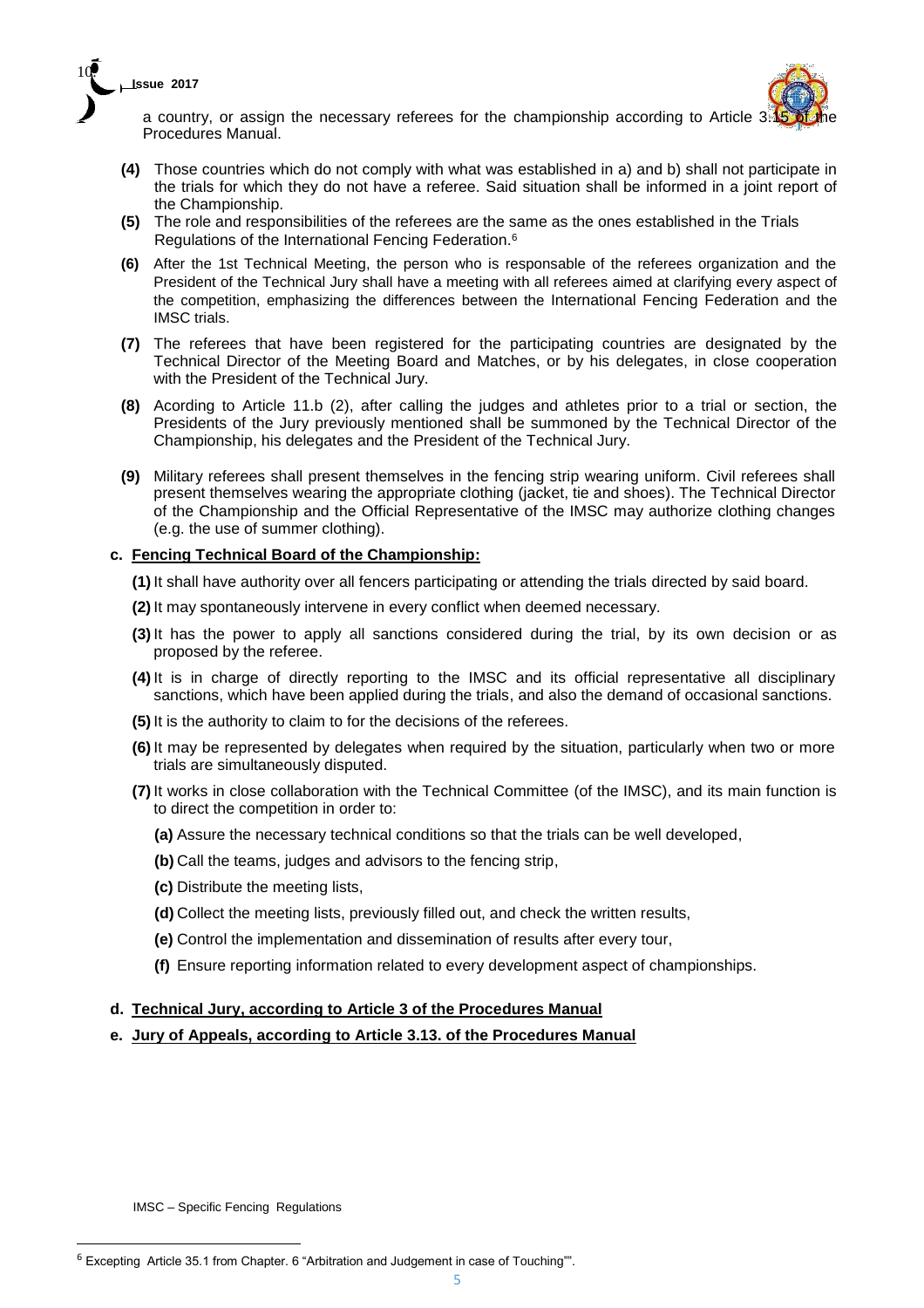



#### **10. CLAIMS AND APPEALS**

- **a.** Appeals concerning a referee decision shall be *immediately* reported by the delegation chief or the team chief to the Technical Board.
- **b.** Claims concerning decisions of the Technical Board shall be informed in writing and in a 30-minute period by the delegation chief or the team chief to the President of the Technical Jury (Article 3.12. of the Procedures Manual).
- **c.** Claims concerning decisions of the Technical Jury shall be informed in writing in a two-hour period by the delegation chief or the team chief to the President of the Jury of Appeals (Art. 3.13 of the Procedures Manual).

## **11. CHAMPIONSHIP ORGANIZATION**

#### **a. Several Issues**

- **(1)** To assure the good development of the IMSC Championship and to require the participating countries essential information concerning their delegations, the host country shall use additional forms (Annexes)<sup>7</sup> .
- **(2)** All IMSC Regulations shall be a useful reminder to the Technical Board of the Fencing Championship of the IMSC (Annex 6).

## **b. Safety:**

- **(1)** For the sake of safety, in IMSC Championships, all fencing material provided by the organizers, all facilities and all technical controls shall comply with the regulations of the International Fencing Federation (FIE).
- **(2)** Fencing material control shall be carried out according to the regulations, and said control shall be organized in the facilities where the competition will take place a day prior to each trial.
- **(3)** Weapons**,** Bodycords, Masks and Electric Jackets shall be checked and labeled so that they can be recognized by the referees in the fencing strip.
- **(4)** In the fencing strip, at the beginning of every match, the referee shall check the labels of the fencers´gear.

#### **c. Facilities and Materials provided by the Organizing Country**

- **(1)** Facilities
	- **(a)** The trials shall be disputed in the strips assigned to the competition facilitating fast movement of the fencers from one place to another.
	- **(b)** The competition sites shall be long enough to establish the fencing strips and also restricted access zones, allowing the movement of the public between said zones.
	- **(c)** The competition sites shall be equally lit for all athletes (special attention shall be paid to possible dazzling due to the light coming through the windows).
	- **(d)** The environment shall be adequate to perform the competition. Ventilation and air-conditioning shall not generate neither low nor high temperatures.
	- **(e)** Competition rooms shall have:
		- **1.** A desk for the Technical Committee/IMSC;
		- **2.** A room for the Technical Director of the Competition;
		- **3.** A desk for the Secretariat;
		- **4.** Facilities for:
			- **a.** Medical Assistance;
			- **b.** Anti-doping Control;
			- **c.** Referees;

IMSC – Specific Fencing Regulations

 $\overline{a}$ 

 $^7$  Annex 2 (Preliminary Agreement), Annex 3 (Final Agreement), Annex 4 (Composition of the Delegation), Annex 5 (Information about the Fencers).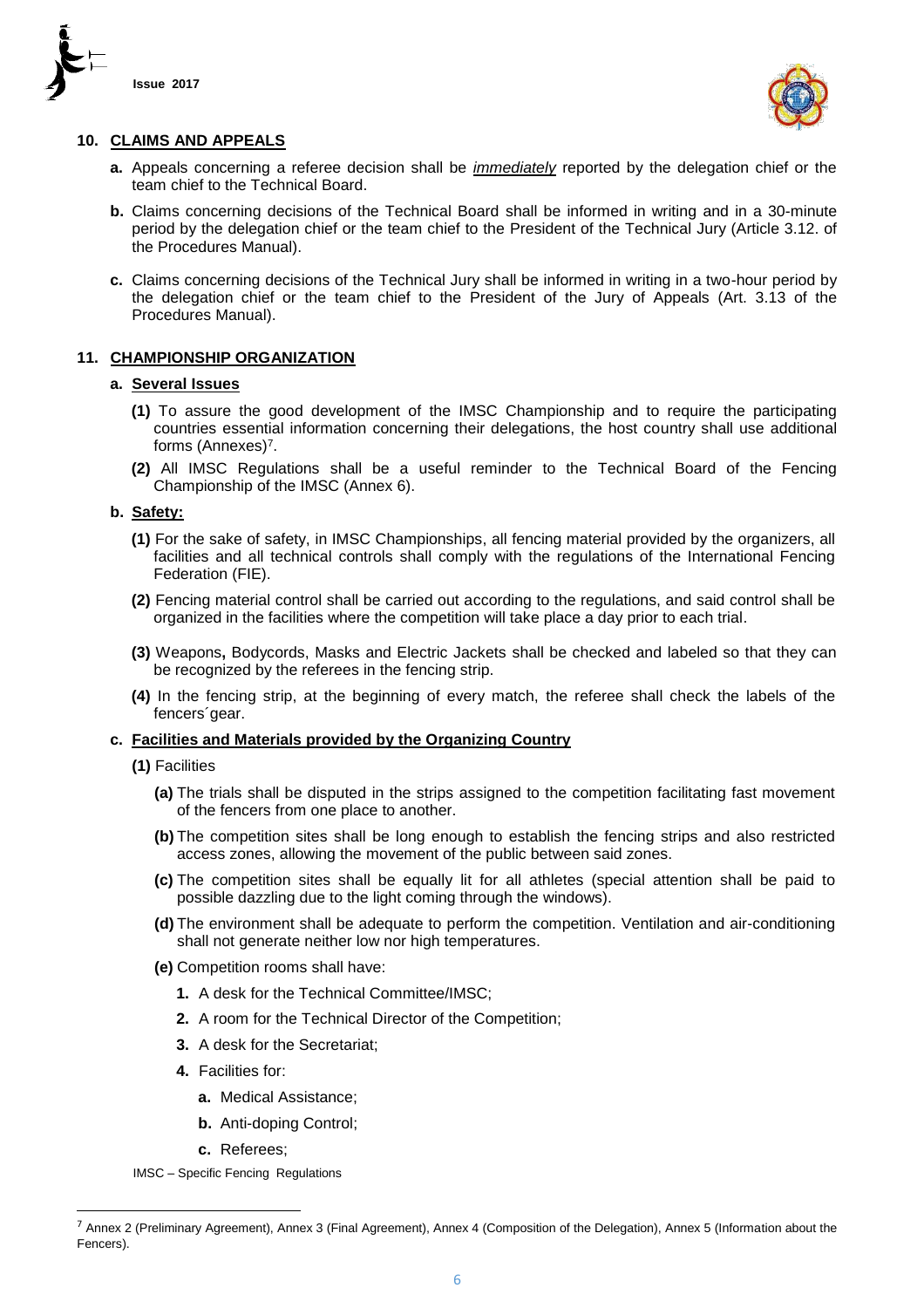- **d.** Material control and damage repair;
- **e.** Bathrooms;
- **f.** Dressing rooms, preferably with showers;
- **5.** Places that will be used as information centres during the competition.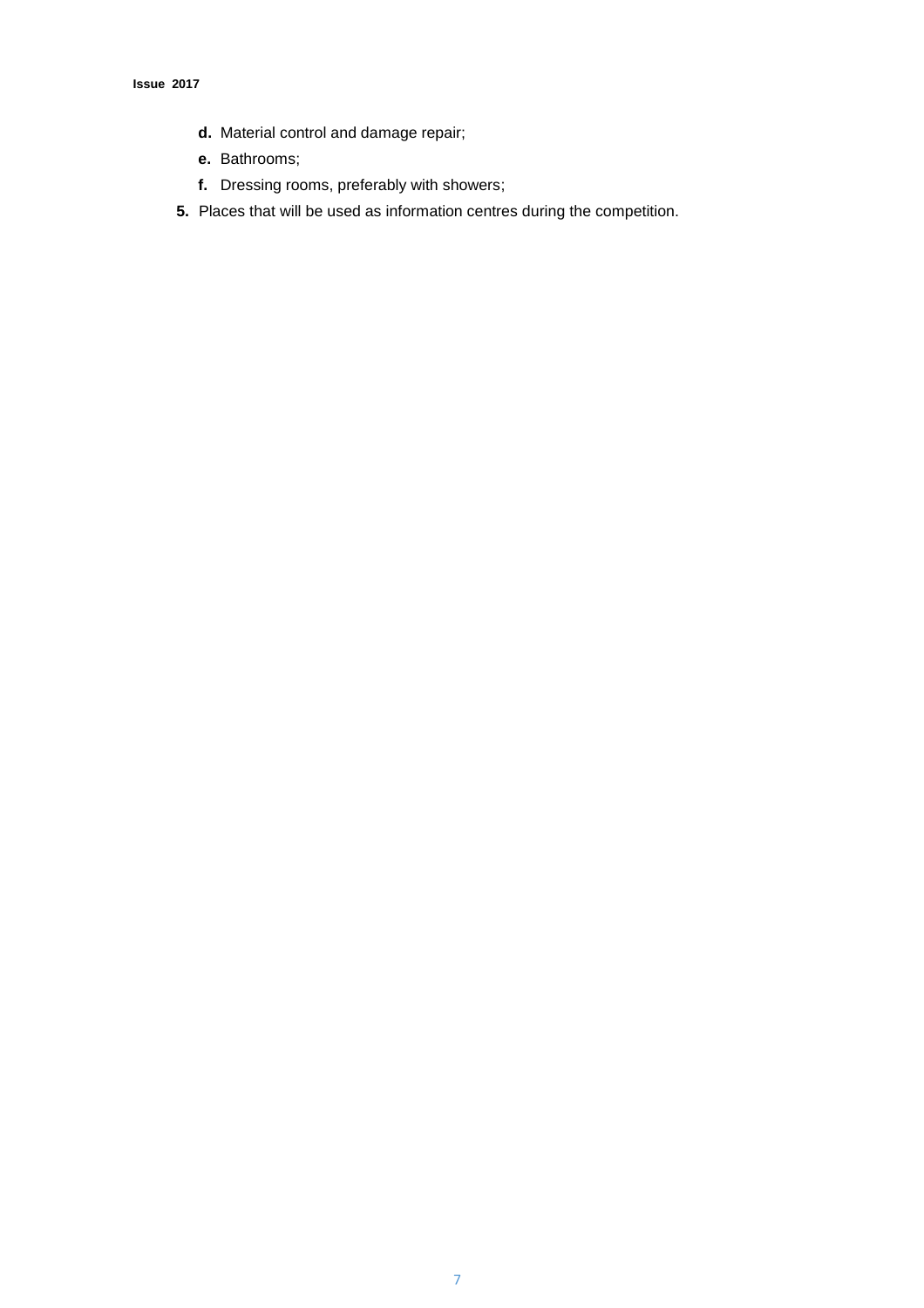

**Issue 2017**



It is recommended to have a catering service place nearby.

#### **(2)** Materials

- **(a)** All material provided by the organizers together with the material brought by each fencer, particularly electronic material (scoring machine, wires, etc) shall comply with Regulations corresponding to Material of the International Fencing Federation (FIE).
- **(b)** The organizing country shall prepare the number of necessary strips for each trial in order to carry out simultaneous fencing matches. The strips shall be numbered using Arabic numerals, starting with number 1.
- **(c)** Each strip or group of strips, as well as the seats for authorized personnel (Article12.d. (4)), shall be marked and separated from the rest of the room using barriers.
- **(d)** All strips being used in the same trial shall be close to each other (in the same room or in the next rooms) in order to allow the fencers to move on foot within the minimum possible time.
- **(e)** The host country shall also consider the use of an information system that can see everything that is happening in each strip (Tour  $N^{\circ}$ , names of the competing teams, names of the athletes in the strip, scoring of the match being disputed, and the following match to be disputed).
- **(f)** Regarding the training during the competition journeys, at least 6 strips shall be used establishing an appropriate timetable indicating when they can be used. A few days prior to the competition, the athletes shall be able to train in said competition strips or pistes.

## **12. REGIME OF TRIALS**

#### **a. Organizing Principles**

- **(1)** The basic principle of a trial is the unique and complete *poule,* when all fencers from different countries face one another. After that, the classifications per country and the classifications per individual fencer shall be determined.
- **(2)** The trials shall be organized in fencing tours between 3-fencer teams (total: 9 matches maximum for each fencing tour).
- **(3)** The trials are disputed with the necessary number of matches so that all fencers from the different countries may face one another.
- **(4)** Those countries which cannot present 3 athletes per trial may be assembled in mixed teams in order to facilitate the organization and development of the competition.
- **(5)** All one-tour matches shall start simultaneously, except the one that has been chosen to perform an independent final at night.
- **(6)** For each weapon, a match of last or penultimate tour may be organized independently in a special night. It should be noted that said situation is decided by the Technical Commission/IMSC and the Technical Board of the Competition, prior to the beginning of the penultimate tour.
- **(7)** In order to encourage the sport spirit, it is recommended that said match should be disputed simultaneously. This applies to all other matches of the last tour.
- **(8)** The position of the countries and their mixed teams in the competition shall be determined by the Technical Committee/ IMSC in collaboration with the Technical Board of the Competition.

#### **b. Trials Timetable**

**(1)** General Timetable

- **∙** 08.00 or 13.30 Call for Judges and Athletes
- **∙** 08.30 or 14.00 Competition Opening
- **∙** 19.30 End of the Competition
- **(2)** The timetable shall be fixed in such a way that a fencer could not be forced to participate in trials for a period longer than twelve hours out of twenty-four hours.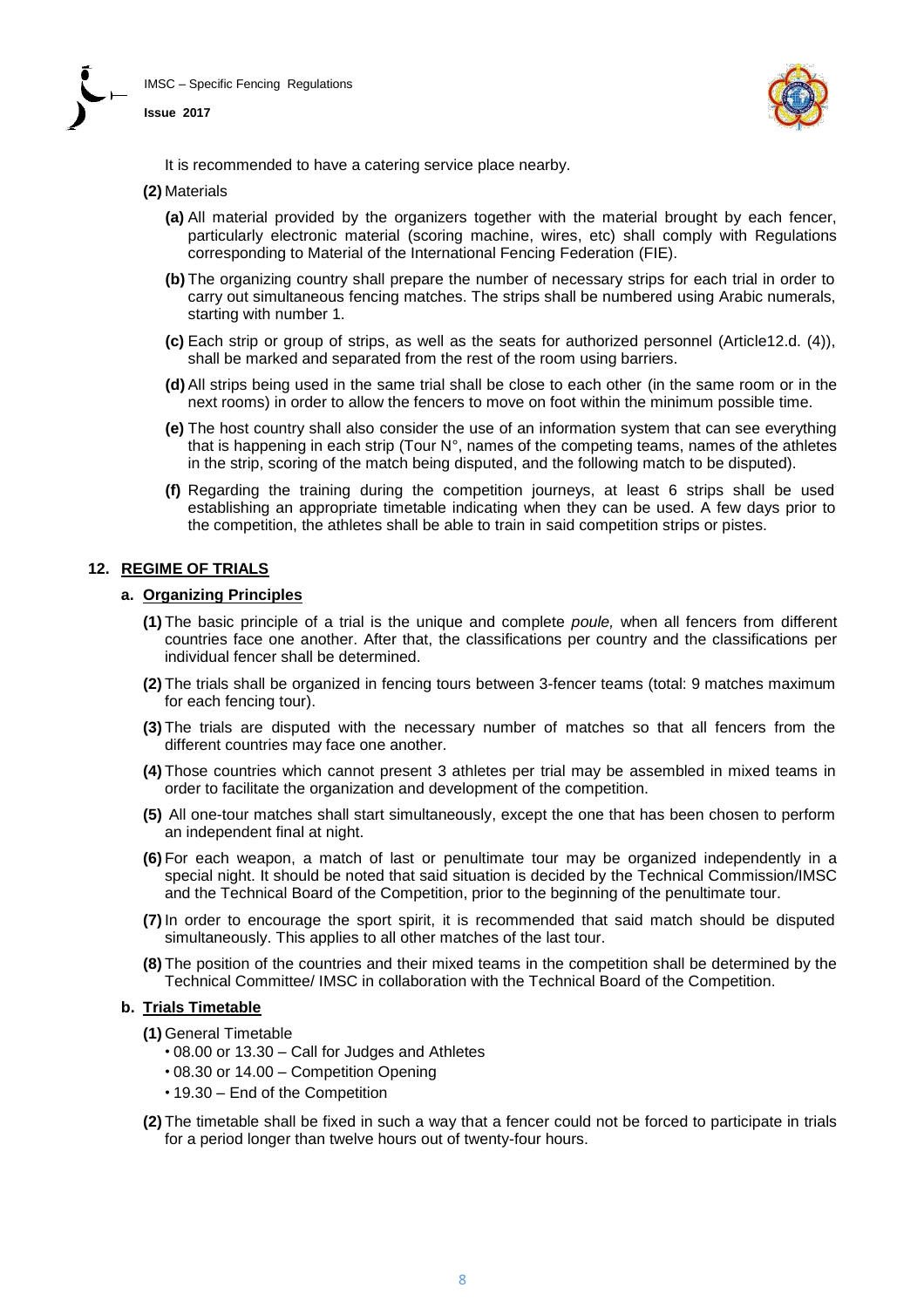

#### **Issue 2017**



In any case, a match shall not start after 7.00 pm, or at any time when the match can finish after 8.00 pm, except for special matches having independent finals [Article 12. a. (6)]. This means that there will never be 10-11 tour journeys.

**c. Identification of Competitors**, according to the Regulations of the International Fencing Federation (FIE).

#### **d. Meetings**

**(1)** The countries shall not start a match before the referee of its delegation, previously registered, is presented at the Technical Board of the Competition. The delegation chief is responsible for assuring that his referee complies with his mission. In case of offence, after 5 minutes of tolerance, the Technical Board of the Competition shall submit the offence in writing in the corresponding form. The country responsible for the offence shall be given the score 0:9 for the match, and 0:5 for each match. Furthermore, the offence shall be registered in the reports of the Championship.

#### **(2)**Position of the Teams

The position of two teams (at the beginning or end of the fencing tour form) may be chosen by the team chiefs prior to each fencing match. In case of disagreement between the team chiefs, the referee shall decide by toss-up.

**(3)** Order inside the Team

The internal order of athletes per country or of a mixed team shall be indicated to the President of the Jury by the team chief or captain at the beginning of each fencing match tour.

- **(4)** Responsibility
	- **(a)** Only athletes (3 per team at the maximum) and also the accompanying staff per team (1 person at the maximum), can enter the competition area (in case of unfulfilment, see Article 15. - Fault 3);
	- **(b) Every team chief or captain is responsible for sending the right athletes to the fencing strip, although the organizer must inform the order of matches for each strip. In case of infraction, the match shall be considered lost 0:5<sup>8</sup> (see Article 15, Annex 0, Paragraph 4, Fault ee)]<sup>9</sup> .**

**(5)** Order of Matches

The order of the matches:

| 3 fencers X3 fencers |                                             |
|----------------------|---------------------------------------------|
| (9 matches)          | 1-5, 2-6, 3-4, 1-6, 2-4, 3-5, 1-4, 2-5, 3-6 |
| 3 fencers X2 fencers |                                             |
| (6 matches)          | 1-4, 2-5, 3-4, 1-5, 2-4, 3-5                |
| 2 fencers X3 fencers |                                             |
| (6 matches)          | 1-4, 2-5, 1-6, 2-4, 1-5, 2-6                |
|                      |                                             |

<sup>8</sup>*Specification of the Technical Board as of December 5 th, 2003, during the 39th World Fencing Championship of the IMSC:*

*In case of unfulfilment of the order established according to Article No. 5 3 4, the President of the Jury shall be informed. Hence, the President of the Jury shall:* 

- *Interrumpt the match;*
- ∕ Inform the corresponding fencers and their Team Chief that the presentation order has not been respected;<br>∕ Inform the athlete who has committed the infraction that he or she has lost the match 5-0;<br>∕ Resume the match u
- 

#### *Example:*

 $\overline{a}$ 

*1-5 is already reached; 2-6 is already reached.*

*The President of the Jury shall call fencers 3-4 to the fencing strip (the match starts at that moment). But fencers 3-5 are present in the fencing strip. After the beginning of the match, when they reach the score is 2-3, someone informs the President of the Jury that the fencer 4 was not in the strip. The President of the Jury shall immediately:* 

- *Interrupt the match;*
- 
- 
- ໌ Inform the corresponding fencers and their Team Chief that the presentation order has not been respected;<br>ັ Register the match score 3-4 as V5-D0 in the corresponding form;<br>ັ Resume the match between fencers 3-5 until

<sup>&</sup>lt;sup>9</sup> Said Article was not included in the Issue 2006 by omission. It could only be seen in Annex 0.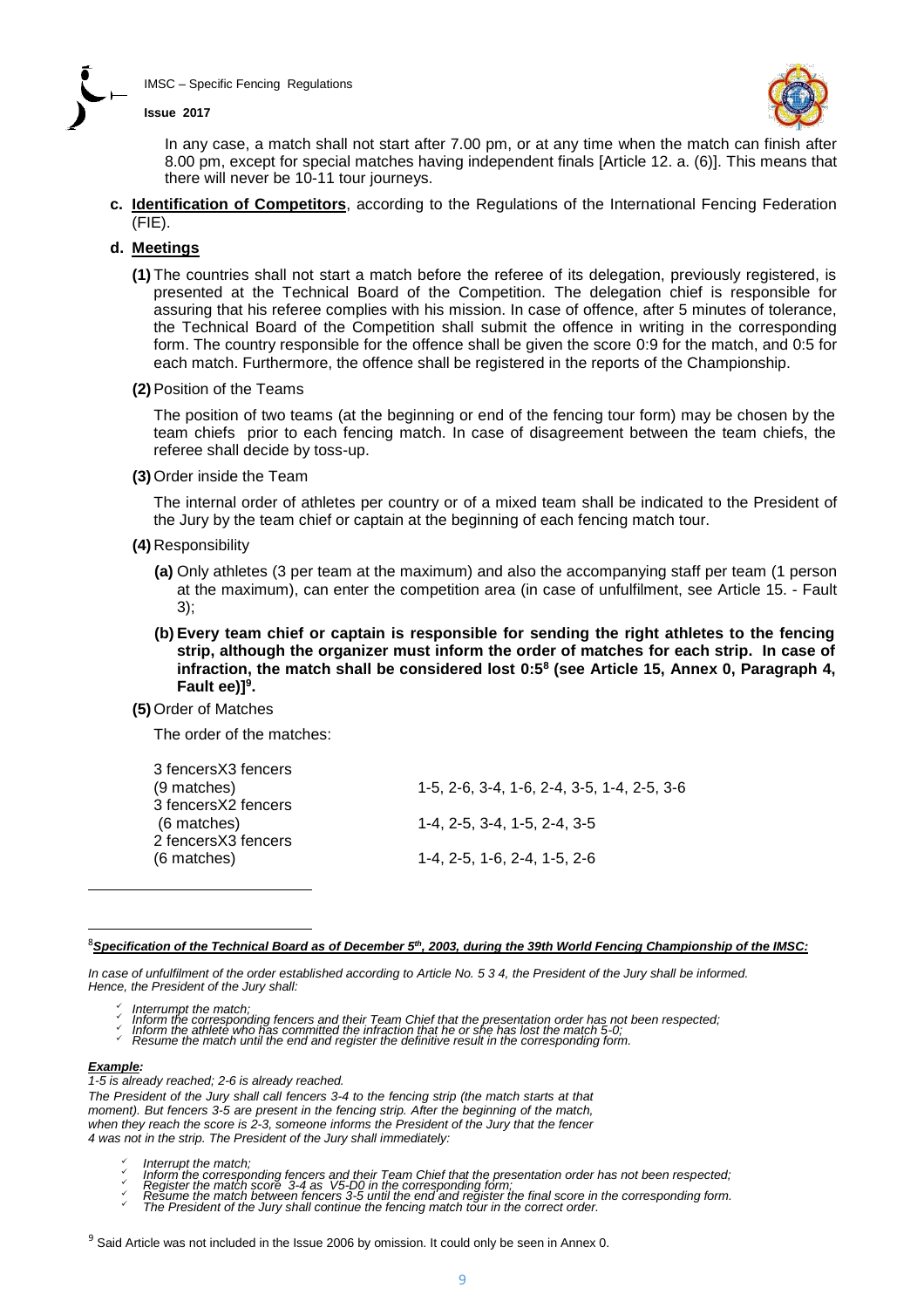



| 2 fencersX2 fencers (4 matches) | $1-4, 2-5, 1-5, 2-4$ |
|---------------------------------|----------------------|
| 3 fencers X1 fencer (3 matches) | $1 - 4.2 - 4.3 - 4$  |
| 1 fencerX3 fencers (3 matches)  | $1-4.1-5.1-6$        |
| 2 fencersX1 fencer (2 matches)  | $1 - 4.2 - 4$        |
| 1 fencerX2 fencers (2 matches)  | $1 - 4.1 - 5$        |

- **(6)** Duplication of Meetings
	- **(a)** The Technical Director of the Competition, by his own decision or by a referee proposal (in case of a delayed match) may duplicate the number of matches in two strips.
	- **(b)** During the interruption of a match due to a random cause, and when such interruption may be extended, the President of the Jury may continue with the previously established order of the matches, after getting the Technical Director´s approval, so as to go on with the development of the trials in the established period of time.
	- **(c)** A claim cannot interrupt a fencing match, which shall continue in the same or in another fencing strip with its corresponding President of the Jury or another one.
	- **(d)** The interval between two consecutive matches of the same fencer must last at least 4 minutes.
- **(7)**In case of two incomplete teams, each of them having only two athletes, scoring 2:2 victories, a 5 touch combat shall be disputed with two fencers chosen by the Team Chief. The score of such combat shall be marked 1:0, and shall only be valid in the classification per country.

#### **e. Matches**

- **(1)** The matches of a fencing tour are 5-touch matches in 3 minutes.
- **(2)** With the épée, when the score reaches 4:4, double hits are not taken into account.
- **(3)**If after 3 minutes, the result is inferior to 5 touches for one of the two athletes, the resulting score shall be the final result (e.g 3X1, 2X1, 4X2 etc).
- **(4)**If after 3 minutes, the result is the same, the President of the Jury shall determine who the victorious fencer is by toss-up after the extension minute in case there is not any touch during the extension period.
- **(5)**At the beginning of the suplemmentary minute, the fencers shall resume the match on guard. Double hits are excluded.
- **(6)**If a valid touch is performed during the supplementary minute, the victorious fencer will be the author of said touch. Thus, the match will be finished and the resulting score will be registered.
- **(7)**If there is not any valid touch during the supplementary minute, the victorious fencer will be decided by toss-up, and the score will be registered as follows: V1XD1, V2XD2, V3XD3 o V4XD4.

#### **f. Accident and Withdrawal of a Fencer**

- **(1)** In case a fencer is forced to leave the match due to an accident, his case being checked by the Medical Delegation of the Competition, a maximum 10-minute break shall be granted. After such break is over, the fencer will be replaced by a military fencer of his delegation having the same nationality. The President of the Jury shall write about that fact in the corresponding form using capital letters for the rank and the replacement name.
- **(2)** As for the individual classification of the replaced athlete, all remaining matches shall be considered lost 0:5. Within individual classification, only the scores gained until the moment when the athlete had to be replaced shall be registered. In case the athlete was not replaced, he or she may resume the competition, after being given medical consent. Then, all scores will be accounted for individual clasification.
- **(3)** As for the individual classification of the replacement athlete, all remaining matches shall be considered lost 0:5. The scores gained from the moment of the replacement shall be accounted for individual classification.
- **(4)** In case of no replacement, for all present opponents the remaining matches shall be considered won 5:0.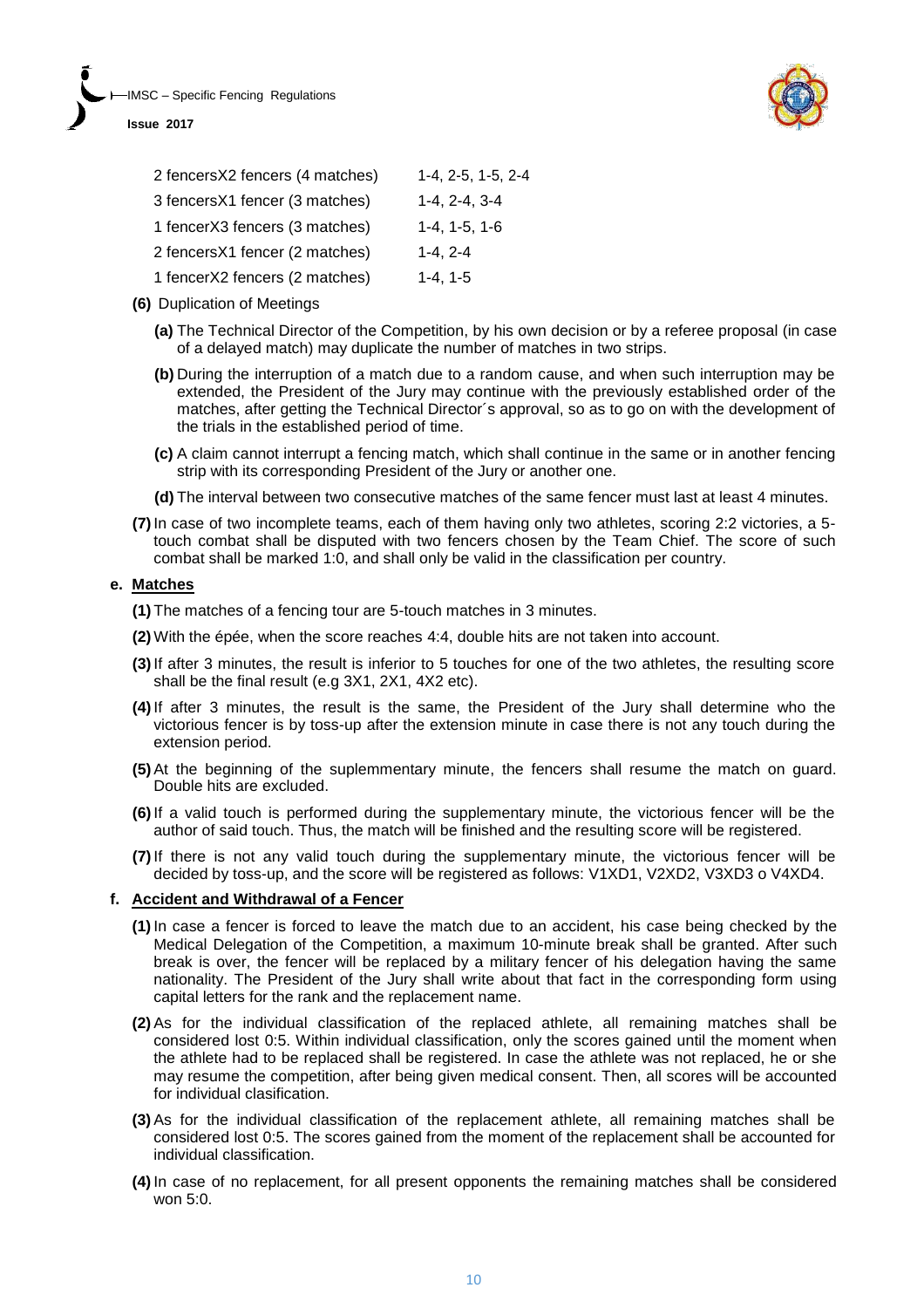



**(5)** A replacement can be incorporated at any moment. The current fencing match and the following matches shall respect the established timetable. An athlete who has been replaced in one weapon cannot compete during the next trial performed with that weapon.

## **g. Elimination<sup>10</sup> and expulsion 11**

- **(1)** A team that was expelled shall be eliminated from the classification per country, and will be referred to as "eliminated-expelled". All fencing matches of the competition shall be considered lost 0:9. On the other hand, it can continue with other trials.
- **(2)** An athlete who was eliminated or expelled shall not be included in the individual classification, and he or she will be referred to as "eliminated-expelled". That athlete shall not be replaced and shall not continue participating in any trial of the Championship. On the other hand, the scores gained until the moment of the expulsion/elimination shall be considered for the classification per country.
- **(3)** Cases of expulsion or elimination shall be accounted for in the joint report of the Championship.

#### **h. Scoring**

- **(1)** In the competition per country, the scores of the matches which have not been disputed between present fencers and absent fencers from different countries shall be marked 5:0.
- **(2)** It is considered as an "absent fencer" the one that is not present during the whole competition, as well as the one who is not present in the fencing strip after being called three times by the President of the Jury.
- **(3)** Claims concerning scores, to be registered in the system or in the office of the Technical Director, may be presented within a maximum one-hour period after being informed.

#### **13. CLASSIFICATION**

 $\overline{a}$ 

#### **a. Classification per Country per Weapon**

- **(1)** Every country participating in the competition with two fencers (last tour), being at least one of them previously registered, shall be classified per country.
- **(2)** The victor and the World Champion country shall be the national team who has won most of the matches between countries.
- **(3)** In case of a tie between two countries, and considering this is a combat sport represented by battles, the victorious country shall be the one that has won the direct encounter.
- **(4)** In case of a tie between more than two countries, the victorious country shall be the one that has won most direct matches between said countries.
- **(5)** In case of a sustained tie, the victorious country shall be the one that has won most individual matches between said countries.
- **(6)** In case of a sustained tie, the victorious country shall be the one having the best score index (touches given – TG, touches received – TR) between said countries.
- **(7)** In case of a sustained tie, the victorious country shall be the one that has gained most victories in the individual matches of the whole trial.
- **(8)** In case of a sustained tie, the victorious country shall be the one having the best score index (TG TR) in the whole trial.
- **(9)** In case of a sustained tie, the victorious country shall be the one that has gained the highest number of touches.

 $10$  Expulsion from the competition piste is a sanction that shall be imposed by the President of the Jury in the most serious cases, and the Technical Board of the Competition, by its own initiative or on demand, preferably after consulting the official representative of the IMSC. Said sanction may be applied with or without previous notification on every person who by gestures, attitudes or words may interrupt the normal development of the trial (final decision according to Article 1.11 of the IMSC Policy Manual).

<sup>11</sup> A fencer who commits certain violent faults or acts of revenge against his opponent, as well as a fencer who does not defend his advantage loyally, or a fencer who makes a fraudelent agreement with his opponent, may be excluded from the trial (final decision according to Article 1.11 of the IMSC Policy Manual).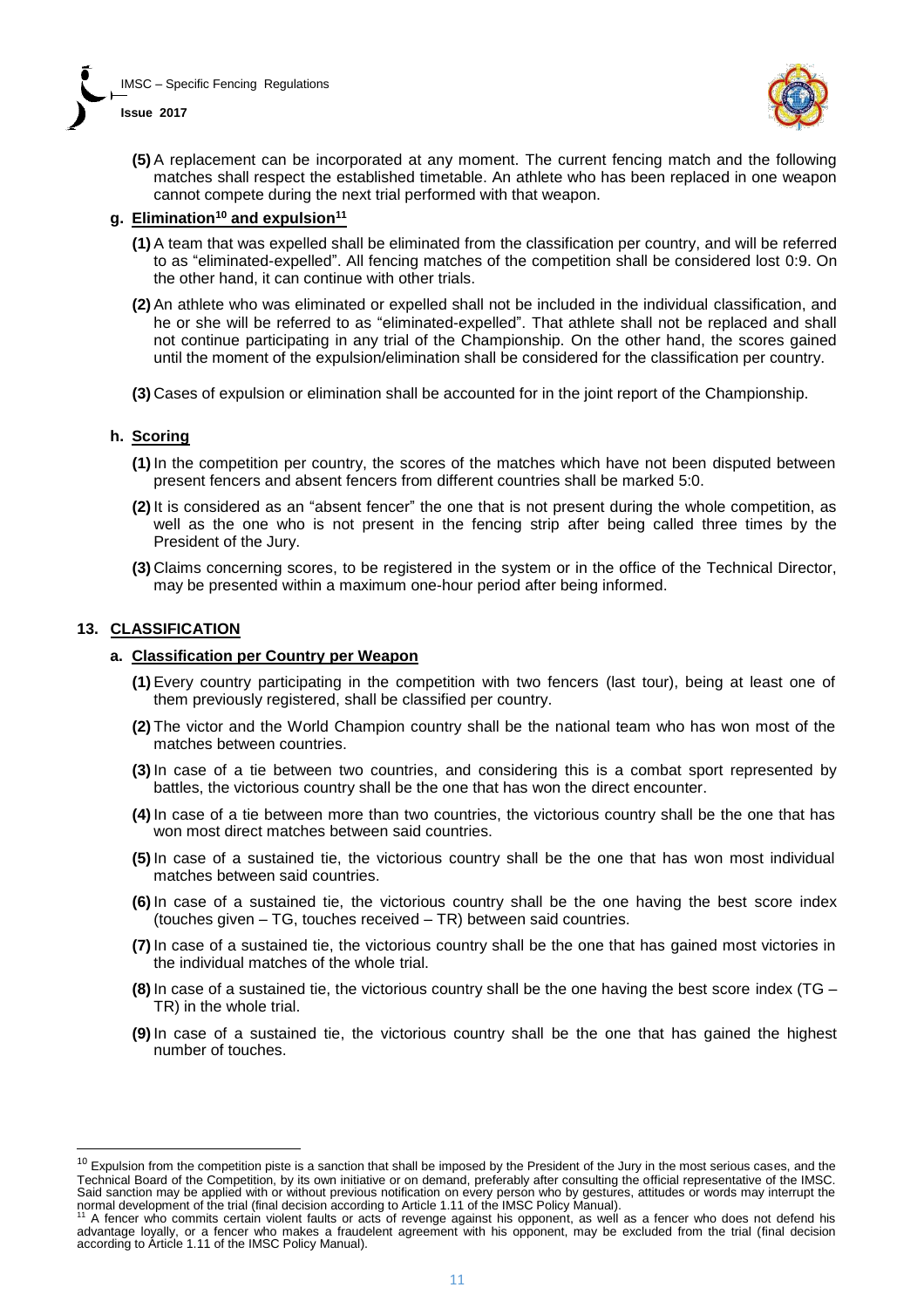



- **(10)** In case of a tie only for the lead position, a duel shall be disputed between the corresponding countries including three 5-touch matches (2-5, 6-3 and 1-4) per encounter. Conversely, for the other positions the classification of the other equal countries shall be ex-aequo.
- **(11)** In every process, in order to determine the classification among several countries having the same number of victories, several necessary factors shall be applied to achieve the corresponding order. If after applying some of those factors the situation remains unchanged, the initial factor shall be referred to for those sustaining the tie.

#### **b. Individual Classification per weapon**

- **(1)** The athlete who becomes victor and World Champion shall be the one winning the final combat between both semifinalists. The athlete who loses the final combat shall get the 2<sup>nd</sup> Position and will be awarded a silver medal.
- **(2)** The semifinals and the final shall fulfill the regulations of the International Fencing Federation, i.e. a 15-touch direct elimination bout.
- **(3)** The semifinals shall have the following order: 1 versus 4, and 2 versus 3; and shall take place after the initial classification, which shall be established based on group results.
- **(4)** The first group winner will be the athlete having the highest V/M index. In said index, V represents the number of victories, and M stands for the maximum number of matches from the beginning to the end that the fencer could have played if he had competed in the final match.
- **(5)** In case of a tie in the number of victories between two athletes or more, the athlete having the highest index between "touches given" (TG) less "touches received" (TR) shall be the winner.
- **(6)** In case of a sustained tie, the best athlete shall be the one having scored the highest number of touches.
- **(7)** In case of a tie between two athletes, the criterium for determining the classification shall be the number of direct touches. In case of equality between more than two athletes, the criterium that shall be used is the V/M index.
- **(8)** The classification from the 5<sup>th</sup> position shall be determined after the group results according to the criteria explained below.
- **c.** Fencers and teams of host countries that are not members of the IMSC may participate in all trials until the end of the championship. The scores are accounted for all athletes and opponent countries. They shall not be included in the final classification, but their results shall be reported under the classification "Host Country". Vacancies shall be taken by the other nations respectively.

#### **d. "Challenges des Nations"**

- **(1)** "Challenges des Nations" are awarded in every IMSC Competition. The host country may engrave its name and use it in future championships.
- **(2)** For "Challenges des Nations", all participating countries in the Championship shall be considered and shall not be excluded from any trial regardless of the number of participating athletes.
- **(3)**"Challenges des Nations", offered by the French delegation (men) and the Italian delegation (women), are aimed at rewarding the nations which got the best results with all weapons and in all trials.
- **(4)** The award "Challenges des Nations", separately for men and women, shall be given to the nation which gets the highest score considering the final classification according to Article 12.d. (6).
- **(5)** The host country can also give a trophy for all weapons, for men and women, according to the classification.
- **(6)** Points shall be awarded for "Challenge des Nations".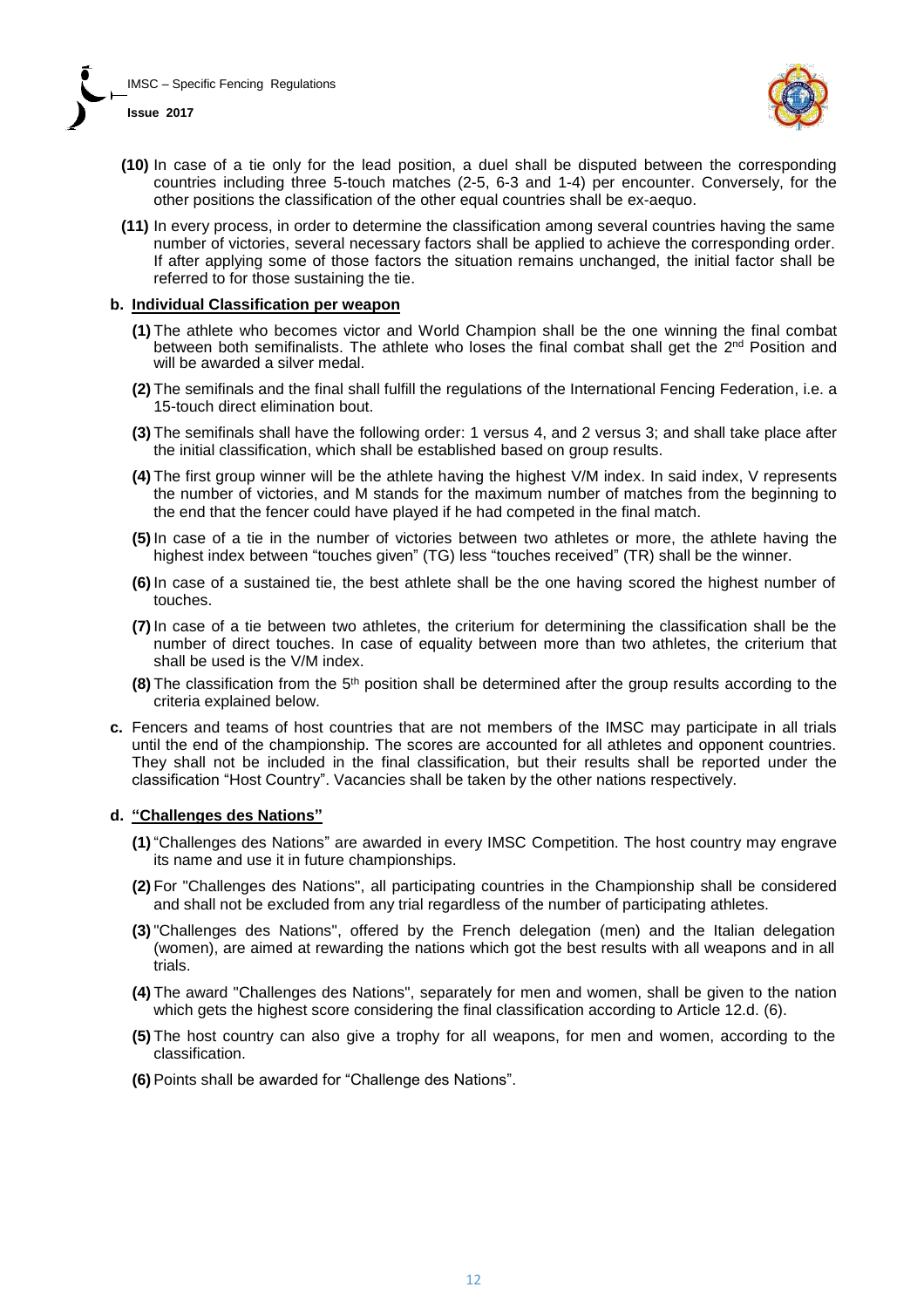

The classification shall be made as follows:

| <b>Individual Trials</b>  |           | <b>Trials per Country</b> |           |
|---------------------------|-----------|---------------------------|-----------|
| 1st.                      | 18 points | 1st.                      | 32 points |
| 2nd.                      | 17 points | 2nd.                      | 26 points |
| 3rd.                      | 16 points | 3rd.                      | 20 points |
| 4th.                      | 15 points | 4th.                      | 18 points |
| 5th.                      | 14 points | 5th.                      | 16 points |
| 6th.                      | 13 points | 6th.                      | 14 points |
| 7th.                      | 12 points | 7th.                      | 12 points |
| 8th.                      | 11 points | 8th.                      | 10 points |
| 9th.                      | 10 points | 9th.                      | 08 points |
| $10th$ .                  | 09 points | 10th.                     | 06 points |
| 11th.                     | 08 points | 11th.                     | 04 points |
| 12th.                     | 07 points | 12th.                     | 02 points |
| $13th$ .                  | 06 points | From 13th to the last one | 01 points |
| 14th.                     | 05 points |                           |           |
| $15$ th.                  | 04 points |                           |           |
| 16th.                     | 03 points |                           |           |
| From 17th to 32nd.        | 02 points |                           |           |
| From 33rd to the last one | 01 points |                           |           |

## **e. Fencing Fair Play Cup/Trophy**

- **(1)** IMSC Fencing arises as a means of promoting world peace through different championships among different countries. This is also aimed at consciousness raising in the struggle against violence by representing the sporting spirit, which gave origin to the Fencing Fair Play Cup/Trophy. It is worth mentioning that the main goal of the IMSC is to encourage sport activity and physical education in the armed forces.
- **(2)** The Fencing Fair Play Cup/Trophy shall be given to an individual (a delegation member), to a team or to a delegation that during the IMSC Fencing Championship displays spirit of fellowship (the correct attitude towards the other missions and organizers) and a sport spirit (fair-play in a competition), which means an exemplary social and sport behaviour, according to the IMSC Regulations. The award of this prize is aimed at encouraging the importance of friendship in sports competitions.
- **(3)** The Fencing Fair Play Cup/Trophy shall be awarded taking into account that:
	- **(a)** Any IMSC authority (Article 1.1 of the Procedures Manual), who is present at an IMSC Fencing Competition, is entitled to propose one or several candidates for the Fencing Fair Play Cup/Trophy (IMSC Official Delegate, President of the Technical Committee, and President of the Organizing Committee), explaining the case in detail;
	- **(b)** The Fencing Fair Play Cup/Trophy Group shall analyze all matters and:
		- **1.** In case of a consensual decision, the Trophy shall be awarded to the winner.
		- **2.** Otherwise, the Fencing Fair Play Cup/Trophy Group shall choose a winner based on majority of votes. In case of a tie vote, the IMSC Official Delegate shall have the defining vote. It is specified that no member of the Fencing Fair Play Cup/Trophy Group can vote if the candidates (individual, team or delegation) have the same nationality.
- **(4)** The awarding of the Fencing Fair Play Cup/Trophy shall take place during the closing ceremony without exception. If the individual, team or delegation nominated to receive the prize is not present in the ceremony, the prize shall not be awarded, and said fact shall be registered in the Technical Committee Report according to the IMSC Regulations (Article 3.12 of the Procedures Manual).